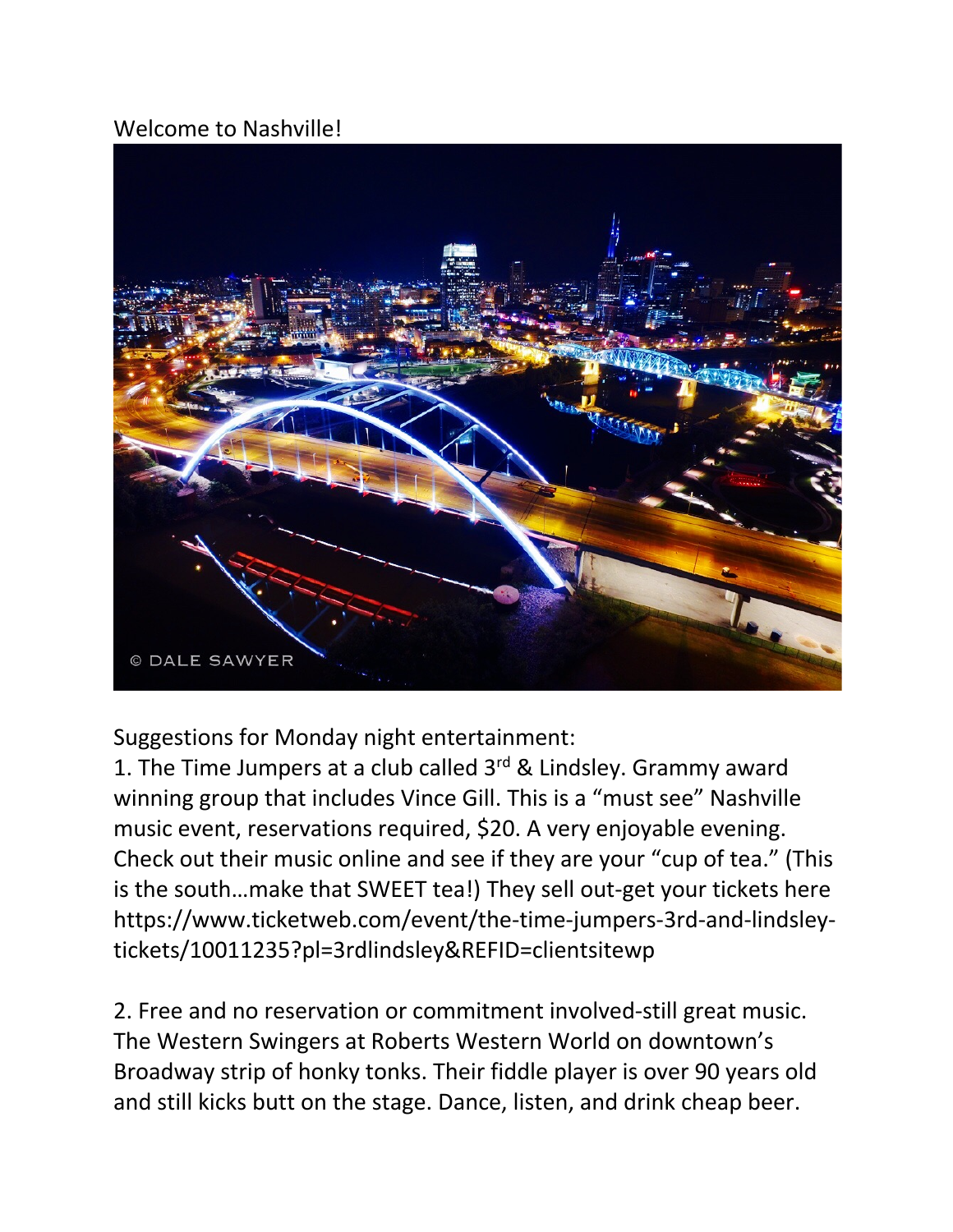You can even buy a bologna sandwich & PBR special, if you're on a budget. http://www.westernswingers.com 3. Monday night is Salsa Night at Rudy's Jazz Room. https://www.rudysjazzroom.com

Some things to see and do:

- 1. Centennial Park and The Parthenon. Centennial Park was built for our state's centennial celebration and is home to the only full scale replica of The Parthenon in the world. As the original structure in Athens was a temple to the goddess Athena, our replica has a statue of the warrior goddess, and at a striking 42 feet tall, it is the tallest indoor statue in the western world. Well worth the visit! https://www.nashville.gov/Parks-and-Recreation/Parthenon.aspx
- 2. Cheekwood-a historic home/art museum/botanical gardens. It is the home that the Maxwell House Coffee fortune built. https://cheekwood.org/?gclid=EAIaIQobChMI8qPB1JHV4QIVxYqz Ch3ChQpvEAAYASAAEgJTBfD\_BwE
- 3. Radnor Lake State Park. For a little escape into nature, fairly close to downtown, take the trip to Radnor Lake. Hike into the lake's surrounding hillside trails, or walk & push the stroller along the paved former roadway that skirts the edge of the lake. https://tnstateparks.com/parks/radnor-lake
- *4.* Bicentennial Capitol Mall State Park is just north of the state capitol building. While there, consider stopping by the Nashville Farmers Market on the western side of the park. In addition to the produce vendors, you'll find a market house with numerous and varied food options. Great for a quick lunch. *The brand new Tennessee State Museum has just opened nearby-it's FREE! https://tnmuseum.org*
- 5. Tennessee State Capitol. You can see the building via guided tour on Monday thru Friday at 9am, 10am, 11am, 1pm, 2pm & 3pm. Groups can make a reservation by calling 615-741-0830. Point of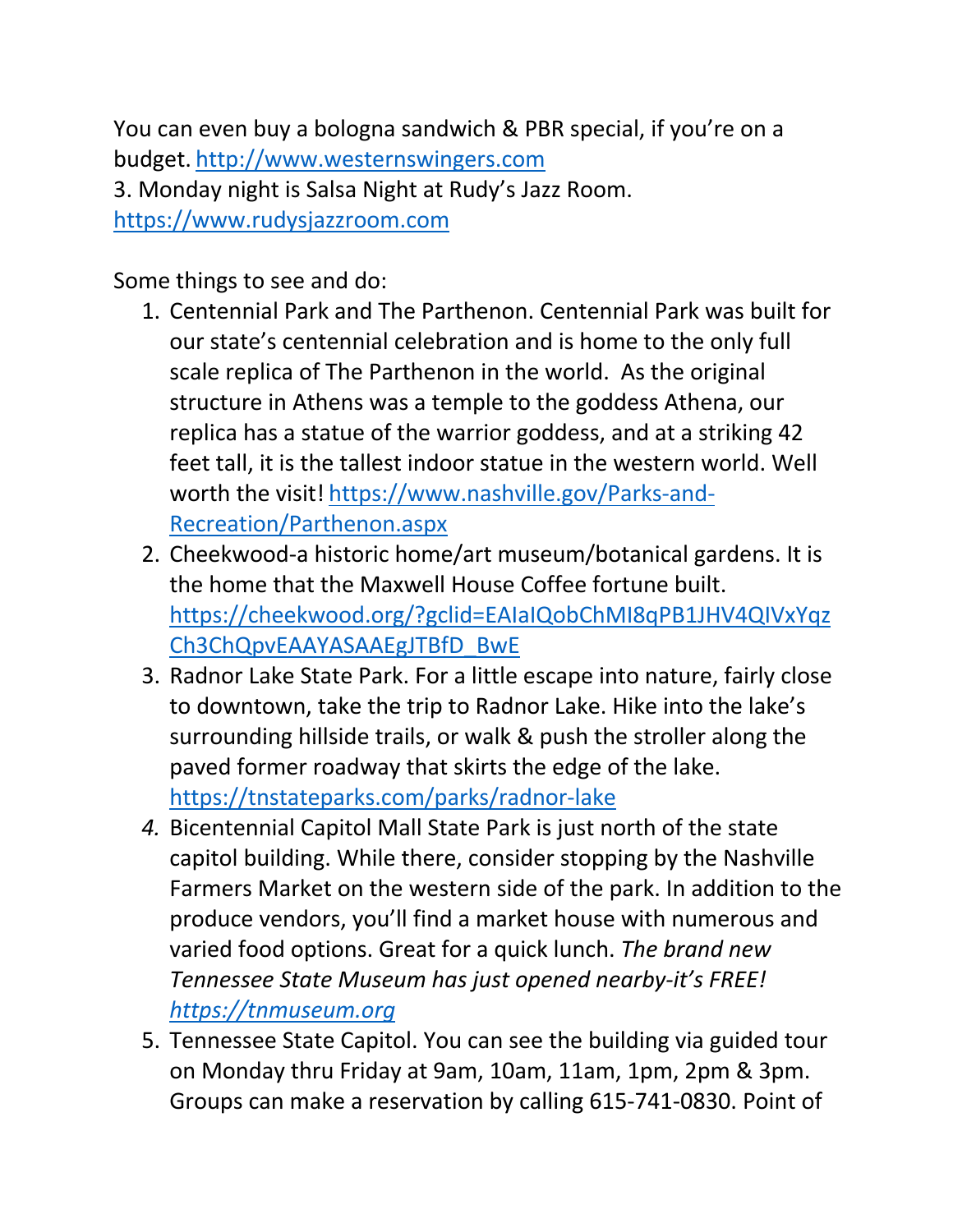interest-the building's architect, William Strickland, died during the construction of the building. His remains are interred the walls of the north side of the building. He also designed the Egyptian revival style Downtown Presbyterian Church-stop by and see this unusual church at the corner of Church Street and 5th Avenue North.

- 6. House of Cards. A newer offering in the Music City. Dress code enforced and they have a no photo policy. Fine dining, creative craft cocktails, and MAGIC. https://www.hocnashville.com
- 7. Country Music Hall of Fame and Museum.

https://countrymusichalloffame.org/index.php/ContentPages/visit Massive building with an impressive and wide ranging collection that tells the story of one of America's unique musical genres. The museum owns and operates Hatch Show Prints, located in the part of the building that connects to the Omni Hotel. For those of you who have toured through Durham, NC, the posters they commission for each show are designed and printed here in Nashville at Hatch Show Prints. If you sign up for one of their special tours, you can print something special of your own!. https://hatchshowprint.com

- 8. Johnny Cash Museum and Patsy Cline Museum.
- 9. Musicians Hall of Fame (covers all genres of music).

Plan ahead for a future trip to Nashville to explore our **National Museum of African American Music**. *Opening in 2020!*

Some noteworthy food & drink destinations (among MANY) are Pinewood Social, Acme Feed and Seed, Patterson House, Etch, Farm House, Chauhan Ale & Masala House, Rolf & Daughter, City House Here's a great resource for info on what's hot on the food scene https://nashville.eater.com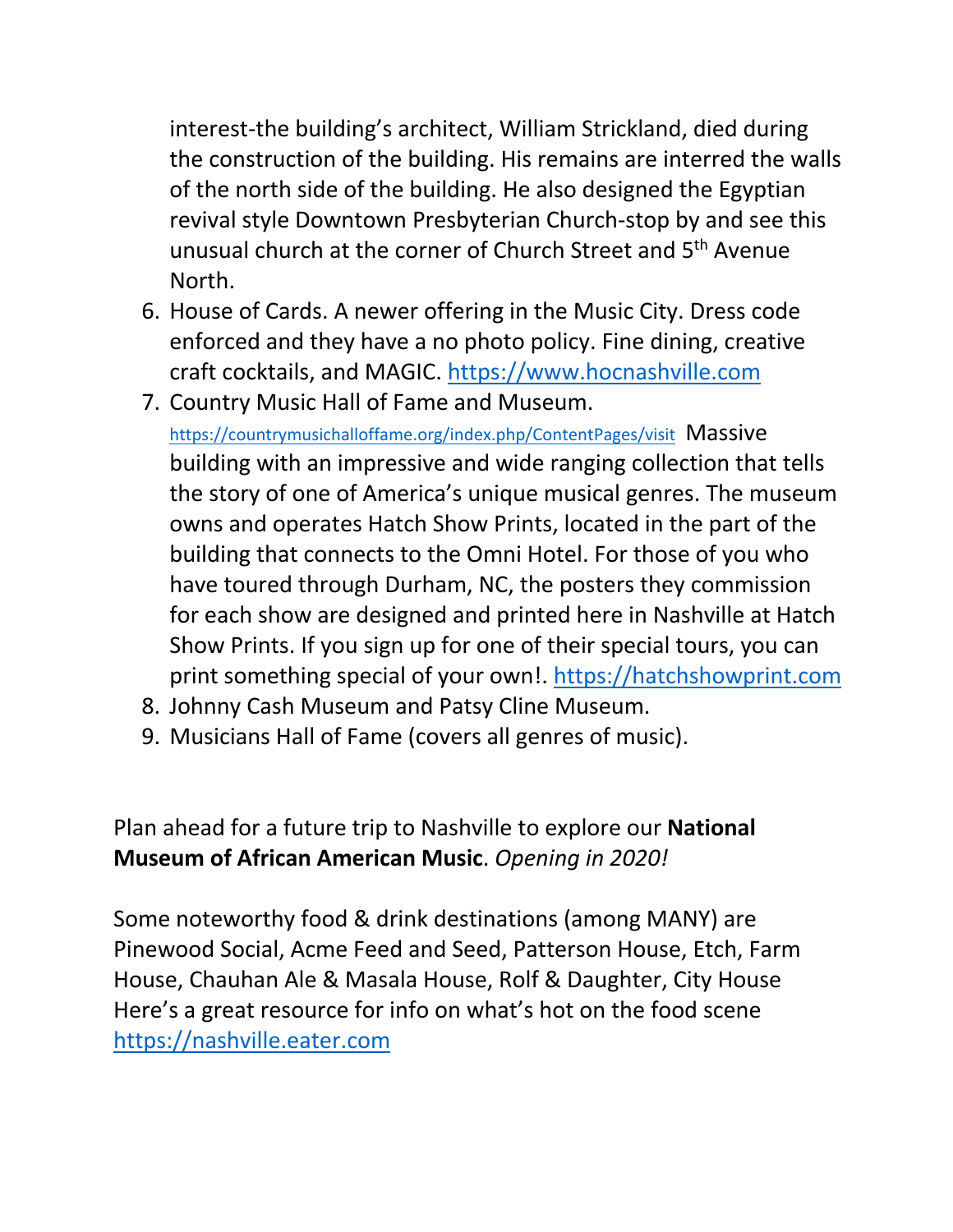A fairly new entry to our dining scene is a completely **gluten free** AND **vegan** café/bakery, Sunflower Bakehouse. https://www.ilovesunflower.com

Rooftop bar with a great city view-Westin Hotel's L27. Lots of bars and hotels now feature rooftop bars-look for one that suits your party needs!

Late night dining-just steps off of the Broadway honky tonk strip are two 24 hour diners: Sun Diner and The Diner. On Broadway you can have a "cheeseburger in paradise" at Paradise Park Trailer Resort. https://www.paradiseparkonline.com (open until 4am every day) Waffle House locations all over town! (and open all night)

For Nashville's signature "Hot Chicken," there is one of the "originals" in Prince's Hot Chicken. It's a "hole in the wall" and all the chicken is cooked as ordered, so expect to wait a while for the burn! Other newer purveyors of this hot dish, and a bit more customer friendly (and trendy) are Party Fowl and Hattie B's.

Nashville landmarks Loveless Café and Pancake Pantry draw throngs of locals and tourists alike. Biscuit Love is a new popular entry into the breakfast club.

BBQ downtown or nearby: Martin's BBQ Joint, Jack's on Broadway (Jack also has a location near downtown on Charlotte Avenue), Peg Leg Porker (just named best BBQ in Tennessee by Southern Living magazine), and a local favorite in East Nashville-Edley's.

My favorite local coffee shop in cute Hillsboro Village is called Fido. Frothy Monkey is another one I enjoy, and they have a location near TPAC. Barista Parlor is another popular hang for the caffeine crowd.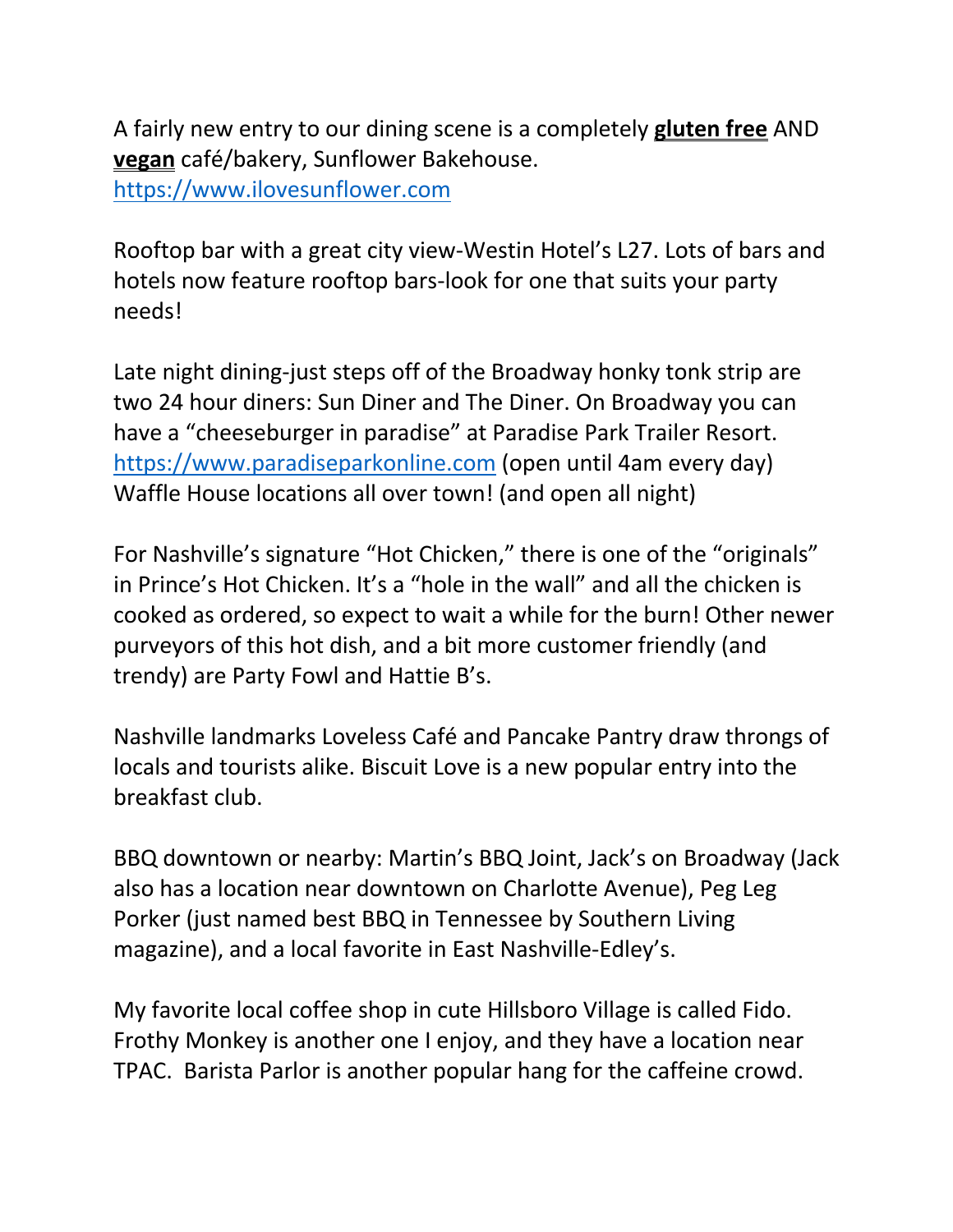More things you might enjoy:

Thursday night is salsa night at Plaza Mariachi. The cast of Hello Dolly had a great time there celebrating a birthday.

https://plazamariachi.com/event/salsa-night-at-plaza-mariachi/2019- 06-06/

If you're a fan of the television show "American Pickers" you might want to visit their Nashville store-Antique Archaeology.

And for those with a taste for the offbeat, there is the Lane Motor Museum (great collection of unusual cars) and Nash Trash Tours. https://www.lanemotormuseum.org

Nashville Zoo at Grassmere. The property was home to the Croft family, whose last surviving daughters donated the property to the city. Their historic home is preserved and the zoo has been added in the last twenty years. They've just opened a new exhibit featuring Sumatran Tigers. https://www.nashvillezoo.org

The numerous greenways that are part of our parks system offer lots of miles for walking and bike riding https://greenwaysfornashville.org/individual-maps/

http://notesonnashville.com

For chocolate lovers there are two fun opportunities. At the Goo Goo Shop and Desert Bar you can even take a class (private classes can be scheduled). Goo Goo is a local candy bar, with their original ad line